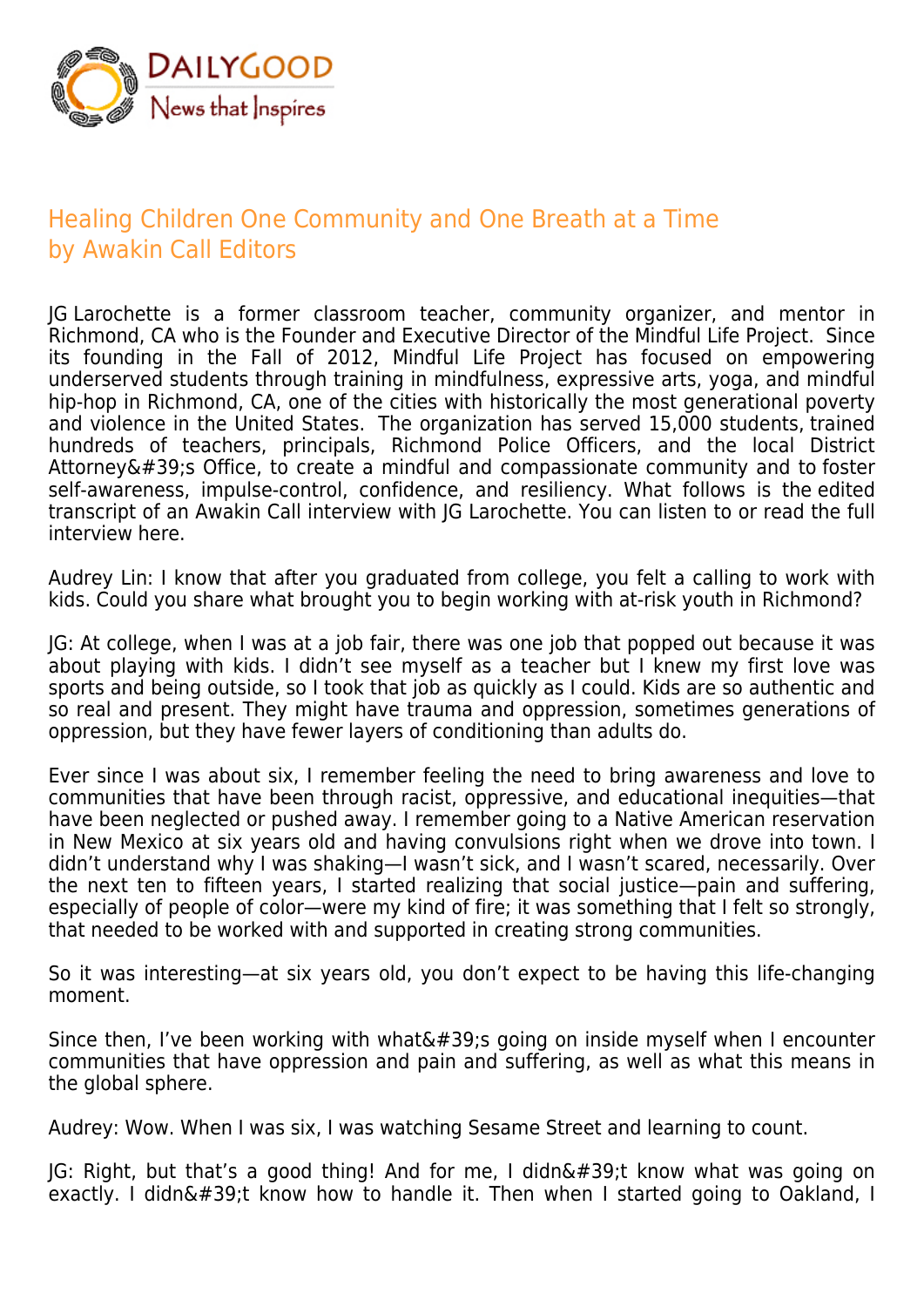realized, "Ohhh . . . Open heart, have fun, smile a lot, feel compassion, be present, and that is all the kids need."

Audrey: Can you share how you went into teaching and then decided to begin Mindful Life Project?

JG: I was twenty-three years old; the classrooms were chaotic but overall, on the playground, I was able to transform violence into play. From kickball to four square to basketball, it really is amazing to see when kids are guided in productive play.

Next, I went to play baseball in Europe, then decided to travel in Europe. When I came back in December of 2003, I got a call from Playworks saying, "There's a school in Richmond—the coach quit, so we need someone to take over for two weeks." I had just gotten back, broke, and I was like, "Sure, two weeks of making money playing with kids, why not?"

I grew up in Berkeley, which is like five or six miles from Richmond. Media portrayal was always saying how it was the most violent place in the country, so I went in with the concept that this is not the place for me. And the kids responded the same way. So I felt totally misaligned—my heart, my body, and my mind were not in one place. For two weeks I couldn't sleep. I couldn't eat. I was so hit by the trauma and the violence that was occurring, but I was more scared about how my body and mind and heart were reacting.

By the end of the second week, I could barely open my eyes. Of course, the principal and the Playworks director said, "Hey, do you want to stay?" I was thinking, "Are you serious? Have you seen what has been going on?" But they said they saw something special in me, so I reflected on it. I realized that I hadn $\&\#39$ ; opened my heart completely to the kids. So I decided to give it a chance.

The next Monday, I went to school with a whole new mindset. It wasn $\&\#39$ ;t about feeling the layers of trauma; it was more about feeling my heart layers and letting those heart layers come out. And in the next week or two, it was just magical. It  $\&\#39$ ; hard to explain, but there is this piece of love and connection that kids can give when they have suffered, more I think than others do. The playground became the safe place I always wanted it to be. The kids were playing sports and there weren $\&\#39$ ; t as many fights anymore. The culture of the school started changing.

Then I realized that our classrooms need to be fun; they need to be full of love and compassion. The last thing our kids need in the classroom is more stress. What they really need is a safe, contained area where they can trust the adult and share.

So I became a classroom teacher and it was magical. Classroom after classroom was like one love affair after another. Kids started having more success. We were having more success in the test scores. That was good in a way, but bad in another way; the students that had the most trauma, that were caught in behaviors of violence, that could not be fully present in that space because they didn $\&\#39$ ; feel safe, started getting pushed further and further out of the classroom. And that is the school-to-prison pipeline that the United States has—especially with African-American and Latino boys who are being labeled as the "bad kids" as early as four or five years old.

I started realizing that our school system was so flawed. And No Child Left Behind, and the idea that test scores are the most important aspect of education, really started creating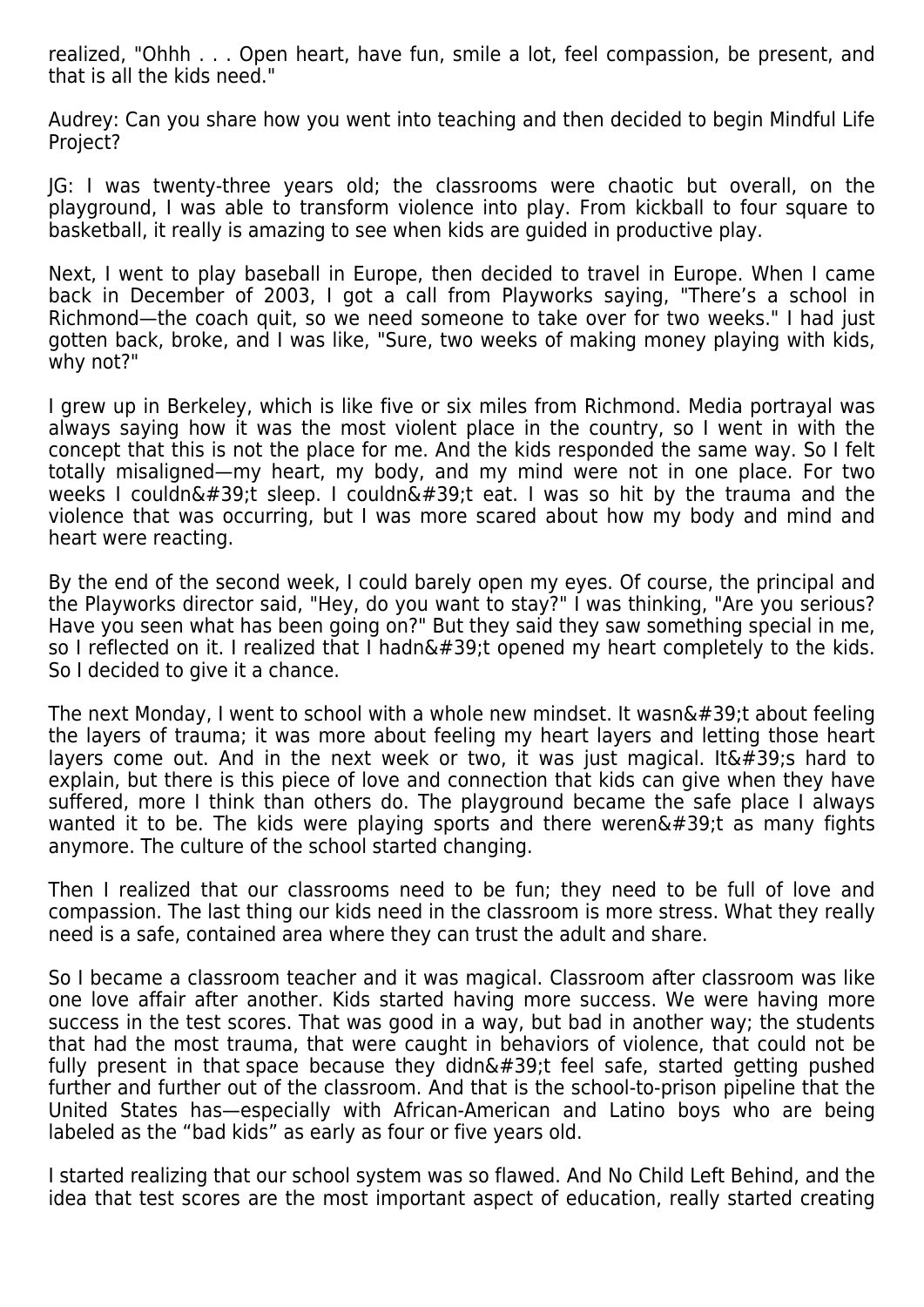an internal war. And I didn $\&\#39$ ;t have a personal self-care practice. I tried yoga and that was helping, but it wasn $\&\#39$ ;t fully the self-care that I needed. After about six or seven years I started feeling like the educational system was an engine, and I had a wrench, trying to fix it, and I couldn $&\#39$ ;t.

Audrey: Could you share more about when you realized you weren & #39;t opening your heart when you came to Richmond? What was it that changed?

 $|G: I$  reached the bottom, in terms of deep anxiety where I didn $\&\#39$ ; feel like I was in my body. I had nightmares about the kids and the violence they were dealing with, but then there was a dream where everything felt lighter, the space looked lighter, and the kids were smiling more. And I realized even if we have all the suffering in the world, a smile can turn that around. I remember walking around the playground for the next couple of days, and instead of reacting with "You shouldn $\&\#39$ ;t be mad, you shouldn't be fighting" I would be like, "Give me a hug, let's go talk."

Before, I felt like I had to do all the healing for them and for myself, and that felt overwhelming. Then I realized that all I have to do is be there, be a loving person, and be open, and then the changes will happen. Again, I was twenty-three, so I wasn $\&\#39$ ;t that wise. (laughs) I just knew my heart was yearning to share love, especially around communities of color.  $I\&\#39$ ; ve felt a lot of resentment toward the way  $I\&\#39$ ; ve been entitled by being a white male. That entitlement felt like guilt. Then I realized that my skin color has nothing to do with what is inside of me. It has nothing to do with what is inside other people.

I remember going in with this new mindset that there will be fights and there will be anger and there will be violence. But if I can transform my own heart into brightly shining light, then they will reflect that. That  $439$ ; the biggest message that I tell teachers. If we are stressed, fearful, and reactive, the kids are going be the same way. And if we are authentic, compassionate, and mindful, they $\&\#39$ ; I reflect that. And with communities where pain and suffering has been for hundreds of years, you are going to have to be patient. It's not going to happen overnight.

Audrey: From there, how did Mindful Life Project come about? I remember you sharing how it almost created itself.

JG: After eight or nine years, I was really engaged in the community. I did community organizing, advocacy, coaching, and supporting parents. I built a really authentic relationship with the community.

As I mentioned earlier, I felt like service was the only way. I also didn $\&\#39$ ; trealize the importance of filling myself up with self-care. So in 2011—I had gotten Teacher Excellence awards, the Teacher of the Year award, but from the first day of school, I was not aligned again. My body felt like it was being stretched apart—because of the issues and challenges my students were facing, as well as personal challenges. I hit a big bout of anxiety and depression. From September to December, it was the deepest form of suffering I had ever encountered. No sleep, trying to pop pills to sleep, to do whatever it took to be somewhat functional. It was awful.

I still tried to be in the classroom, even though I missed a couple of days every couple of weeks. I was trying to do my best, but a couple of weeks before winter vacation, I told the boys and girls—they were third graders; they knew I wasn't fully present for them—and I really apologized and told them I needed to figure it out. So I left for two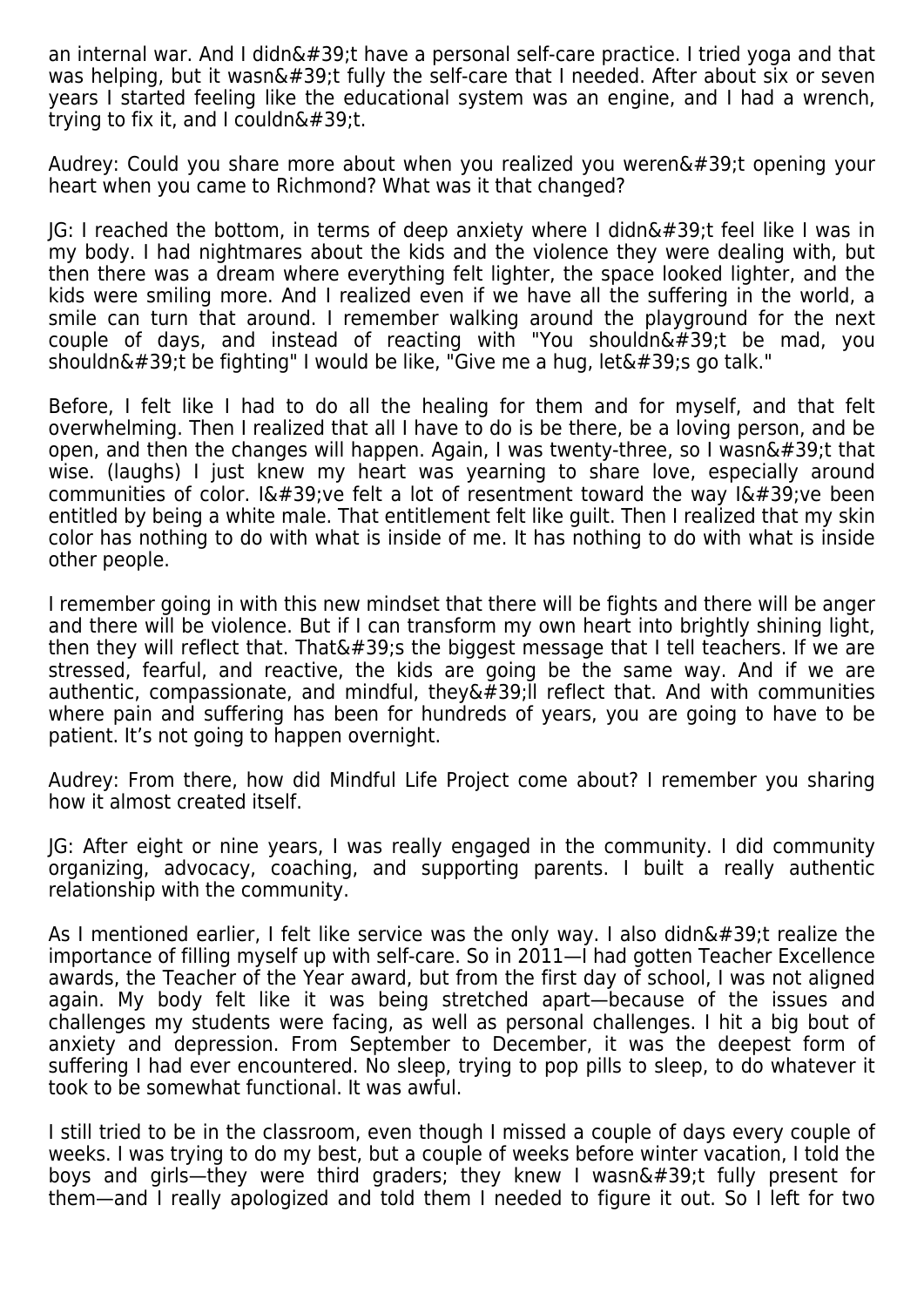## weeks.

I tried therapy and yoga and that was somewhat helpful. But there was still something truly missing, so I took this meditation class. They told me to get on my knees -- and I had never done meditation before, mind you -- for an hour and clear my mind. Then they walked out of the room. And I think I hit the furthest place of suffering that hour, because I was so mad at myself.

Then someone mentioned Spirit Rock, founded by Jack Kornfield. This was so radical, to just pay attention to the present moment without judgment. And that really hit me, because I was judging myself for suffering. So over the next few weeks, I really got into mindfulness. I took an online course and I went to Spirit Rock and I started learning from Mindful Schools, an organization that trains teachers. By the third week, I started coming back to myself.

And I went back to my classroom and said, "Boys and girls, it is so good to see you. A new year, a new me." (laughs) So I had them get in a mindful position and said, "We are going to work on listening to sound and focusing on breath for two minutes." These thirty third graders just looked at me like, "What? This is what you left for? Just so we could focus on sounds and breathing?"

So I rang the bell and they got really still and silent. And we focused on sound for a minute. Then we focused on breath for a minute, and then I rang the bell again. But the kids didn $'$ ;t open their eyes, like I asked them to. They were so still, and the energy in the room started getting more and more light.

By the fourth minute, I thought they were messing with me.

The fifth minute went by, and at the sixth minute, some eyes started gently opening. By the seventh minute, no one was talking; I said, "I want to hear your voice. What did that feel like?" They said, "I felt the safest  $I\'$ ; ve ever felt," "I felt peace that  $I\'$ ; ve never felt before," "I felt so connected" -- the most beautiful things. And that is when we started it -- Mindful Life Project. Every morning we would start with mindfulness for ten or fifteen minutes. We put together our own little curriculum. And we brought in yoga once a week. We invited an expressive arts teacher -- trying to access our inner resilience and at the same time trying to express ourselves and create healing inside and outside.

In May or June, the third graders heard that sixteen kids from India were coming, doing a show called Ekatva. Mindful Life Project had been learning a song by MC Yogi called "Be the Change You Wish to See." We decided we would have Ekatva come to our school and when they arrived we would be on the blacktop on our knees bowing out of respect, and when they walked on, we would sing the song. And that moment was pure magic.

I really learned from Nimo and the ServiceSpace community; I realized what service, love, and mindfulness was. So I thought, "I'm going to take a leap. I'm going to be just like them." I left the classroom -- no funding, no money, no anything.

The first year we served 150 kids at three local schools doing small group work: mindfulness, yoga, expressive arts and hip-hop. Then we went in the classrooms the next year and taught every kid in those three schools plus two more.

Audrey: For folks who don $\&\#39$ ;t know: Nimo, who is a rap artist, spent some time at the Gandhi Ashram in India and they put together a show called Ekatva. It's these sixteen kids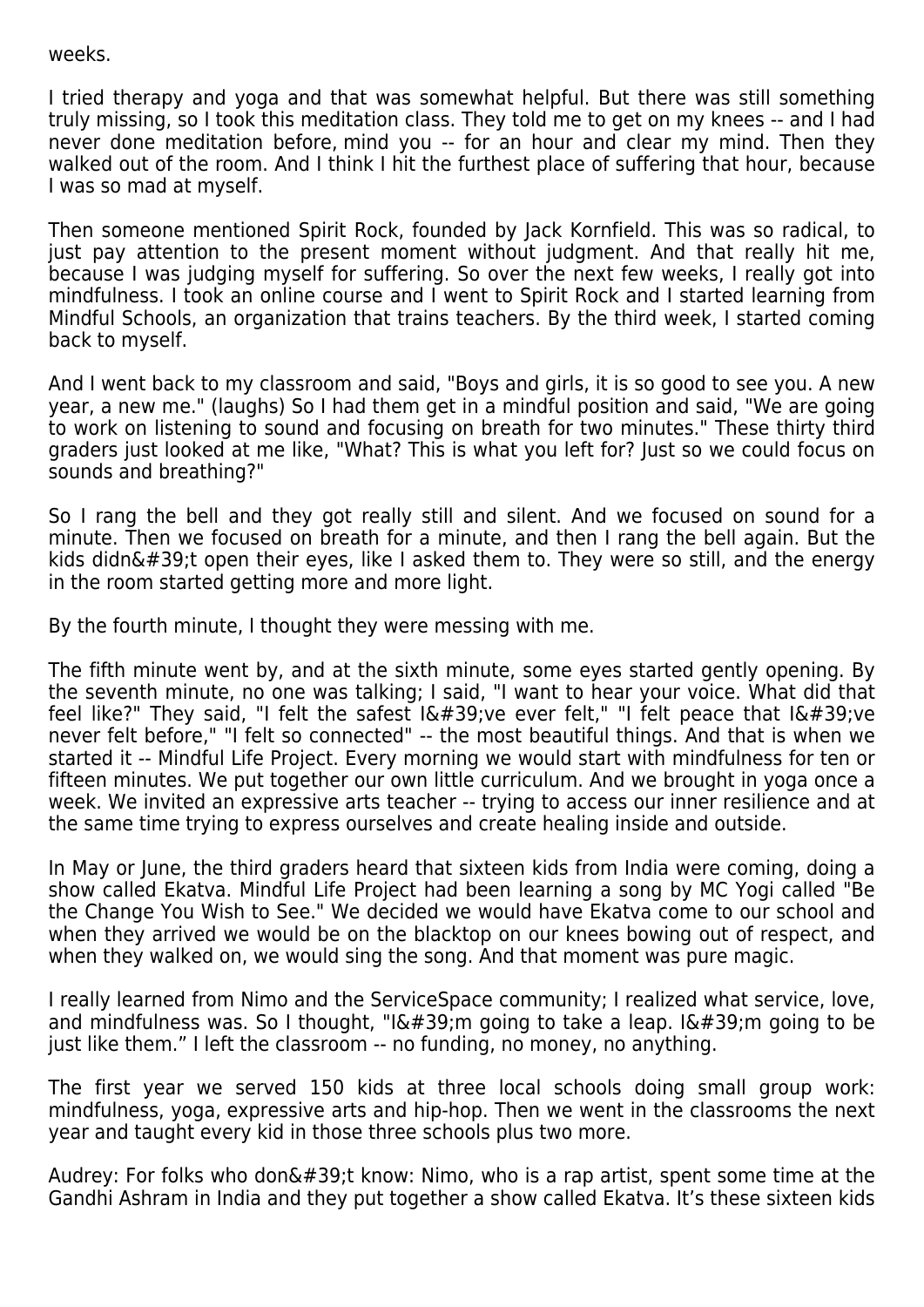from the slums who spent three years creating this show together. Then they ended up coming out to perform the show in different places like UC Berkeley.

How has the Mindful Life Project evolved over the last three years and what does the typical class look like?

JG: I wanted to focus on our most at-risk kids, especially our African-American boys. That first year was focused on working with kids who most need it. During a regular school day, we would pull them out for about fifty minutes. In those sessions, we would do mindfulness: stillness practice, learning how to navigate our emotions and our thoughts, how to find the breath, find our senses, and be fully present without judgment. Then we'd weave in using mindfulness to express yourself through yoga, expressive arts, and hip-hop.

We noticed that students were accessing the skills we were teaching them, but when they got to class, many did not feel they were a valued member of the room. So they didn't access the skills very well in the classrooms, especially where there was chaos and reactivity both from students and adults.

The second year, we saw that there was power in working with kids who need support the most, but there was also something missing: mindful and compassionate classrooms. It's challenging to be a teacher with so much turmoil around you. We felt we needed to push into class to create cohesion and compassion as a school. So we started teaching mindfulness lessons that were culturally relevant, making sure that whatever we did was engaging and that there was shared ownership. The skill we were teaching was already in our students and we were going to guide them back to it.

That second year planted the seeds for more awareness for teachers. About thirty to forty percent of teachers participated in the lessons.

The third year, there were two communities left that really had deep oppression, in the iron triangle in North Richmond. So we decided to spread to every part of Richmond, to every kid.

Then we added the Mindful Educator Fellowship. We knew that our teachers needed the self-practice to be their full selves and be present. We trained around ninety teachers over the last year in six-week sessions. It was really mindfulness for personal well-being--creating a daily practice, a daily awareness.

Now in our fourth year we serve about ninety percent of the kids in a city of about 100,000 people in Richmond, California.

We launched an app for parents and teachers. Being able to do the mindful sits at home as a family has been crucial. Teachers who didn $\&\#39$ ; feel confident enough to teach mindfulness on their own now just use the app.

We reach almost seven thousand kids weekly in fifteen schools. We' ve seen the quiet revolution spreading far and wide. It's so beautiful to see; three years ago, the district didn $\&\#39$ ;t even want to hear about it, and now our programs are in almost all the schools. The buy-in is tremendous. We do concerts. We do mindful hip-hop.

Audrey: You mention the "Quiet Revolution." There are a lot of conflicting views about this. Where do you stand?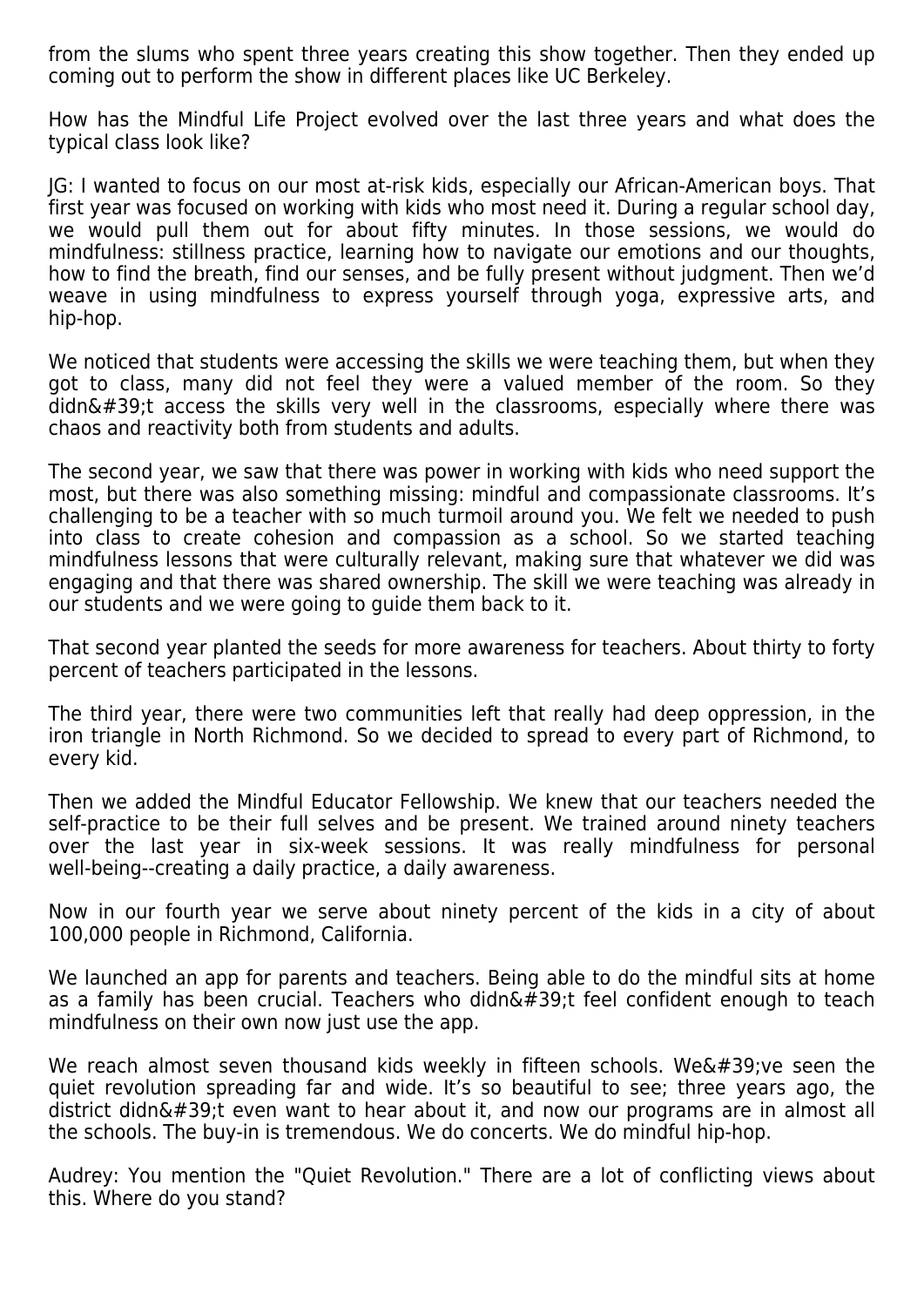JG: We use secular mindfulness, but it comes from Vipassana insight meditation. What I'm concerned about is—we can look at yoga, for example. Yoga in the United States has really been disrespectful of the true meaning of yoga. At Mindful Life, we really believe in honoring the past of these traditions as well as the present. Some communities want to make sure that it is secular; as long as the people teaching it have been trained by people who really understand the ancient traditions,  $I\'$ ; m not concerned at all.

I am concerned, though, that someone can train for two hours on a curriculum with mindfulness in it, and then teach it. To me that is deeply unaligned with what this is all about, which is human-to-human connection. Mindful Life Project, fortunately and unfortunately, is the biggest direct service mindfulness nonprofit in the country. It's unfortunate because there are others, curriculum-based, spreading mindfulness in ways that don $'$ ; keep the integrity. One that does is Mindful Schools, which requires a personal practice. They offer online and personal trainings by practiced mentors, and then you can go to curriculum training and they support you as you go on. Others give you two hours of online training and a scientific curriculum—which is powerful stuff, but research shows that when a teacher without social and emotional intelligence tries teaching social and emotional intelligence, children become reactive.

We really want to see more direct service. I don't want my daughter learning music online; I want her learning from a musician. I don $\&\#39$ ; t want our kids using technology to learn wisdom practices. I want to show that what really changes lives is not curriculums, it's people. My fifteen-person staff is phenomenal. Even if they were just in the room without teaching any skills, they are already making an impact on the kid's life. Then add on the teaching and the way we teach it, it is getting back to what changes us - compassion, love, care. And that doesn $\&\#39$ ; happen over curriculum or online trainings.

Audrey: I also wanted to know, how has this journey influenced your kids?

JG: My parents are world-renowned artists and one thing they never did was force me to learn art. I took that hint from them, because I have other friends whose parents did put pressure on them to do certain things. Gabriella, who's six, goes to school in Richmond. She's getting mindfulness from other teachers. When I tried bringing it up, she was like, "Daddy, let me teach you how to do mindfulness (laughs)." She definitely owns that she knows it better than I do.

Jonah was born into Mindful Life Project; he has always loved the mindful hip-hop songs. He knows them by heart. He created his own thing called "rest time". Every time he looks like he is going to have a tantrum,  $16#39$ ; II say, "Focus on your mindful breath," and he quickly finds the breath. And when he goes to school and he's feeling overwhelmed, he'll tell the teacher, "I need my rest time." He'II go for thirty or forty minutes in stillness, quietly breathing. One day I dropped him off at school, and he said, "Daddy, I'm going right to rest time." He knew he was sad he was leaving me.

All we can do as loving adults is embody the practice. And when there's interest that arises, don $'$ ; pressure it. (laughs)

Deven: We have one question from someone who wanted to be on the call but had a conflicting event. There is an organization that offers a six-week program for teenagers who have been caught with drugs or alcohol at school. The intention is to expose teens to life-affirming activities. This organization asked her to do mindfulness, but come up with a really fun curriculum. Do you have an idea of how to make mindfulness fun?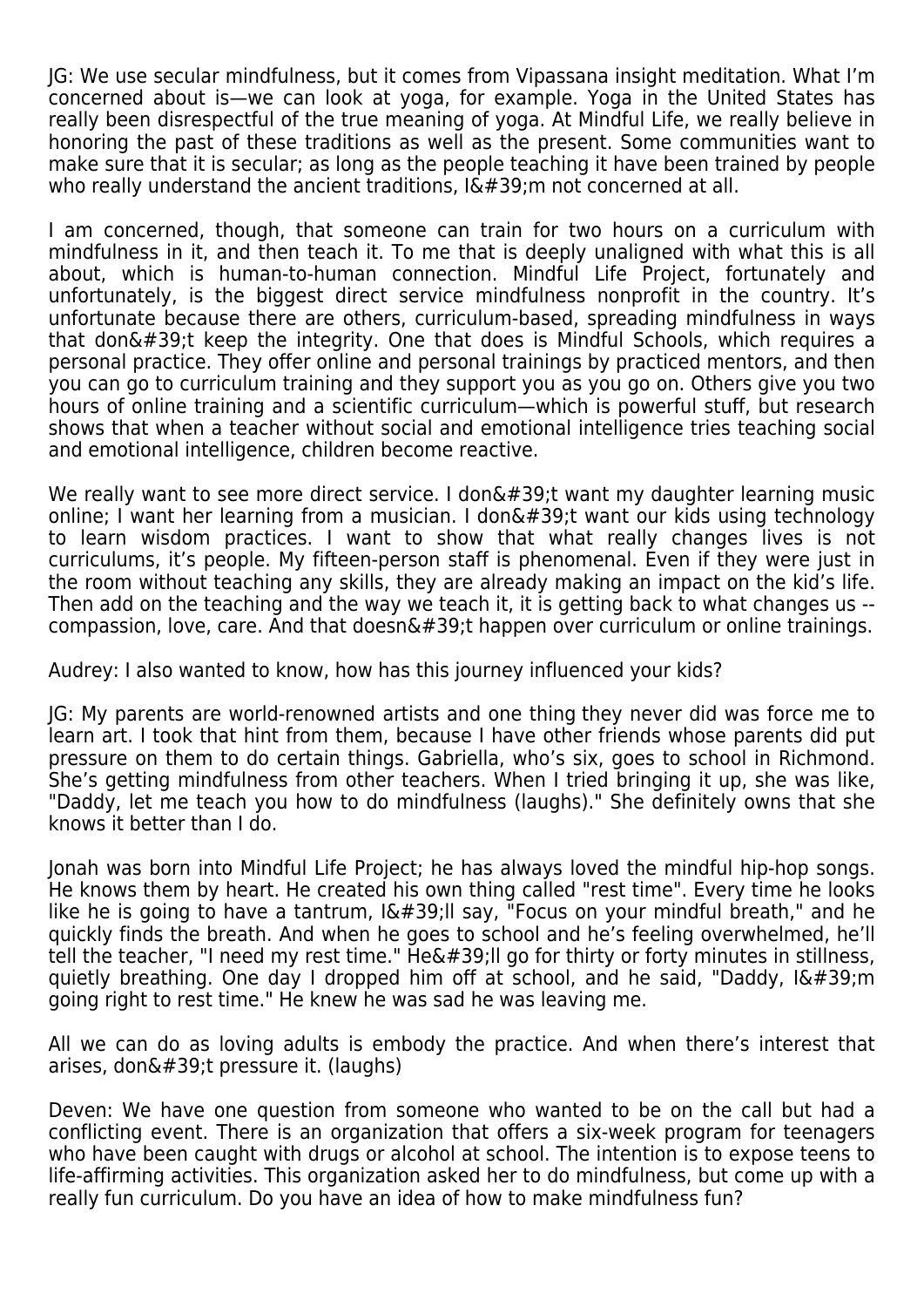JG: It has to be relevant. In Richmond, we make sure kids understand that they already have mindfulness, but we are trying to make it engaging. We have a lot of chants and call and response.

For example, there's one we use a lot in mindful breathing. We have the kids say: "My mind was drifting, but now it  $\&\#39$ ; stopped. I found my anchor spot." Before we do a mindful sit, we get the kids' voices in there. A lot of times as teachers we try to give information without realizing that kids need to know that this is theirs. When they own it, that changes it. So before we get in our positions, we'II have the kids repeat after us: "I' ve got my feet on the floor. I' ve got my spine in a line, I' ve got my hands in my lap,  $I\&\#39$ ; ve got my heart to the sky. Now close your eyes." And the kids will say, "All right."

If it's teenagers who are out in nature, for example—just by being with the breeze touching your skin, you are being mindful; close your eyes in stillness and see what it feels like to feel the breeze, while fully present, without being distracted by sight or sound.

My biggest advice is, combine what it means to be in stillness with what their culture is. For teenagers, how relevant is this for them? Why are they doing drugs--because they are in deep pain and suffering? So what other ways are there to release that, other than drugs and alcohol? Make it relevant. Give examples of people they might relate to who have a mindfulness practice.

Deven: We have another comment from Jane in San Diego: "When I listen to you and think about all the resources working in the Oakland and Richmond area, I feel such a longing to have this kind of work in our inner-city schools in San Diego. Can you recommend resources for schools not in the Bay area, to get started in bringing these resources and programs to even more students? "

JG: It really comes down to a grassroots thing. In San Diego, there's a great conference called  $\&\#39$ ; Bridging Hearts and Minds $\&\#39$ ; coming up in February. Find like-minded people that can create a community. Then it starts building organically from the community. For training, go to Mindful Schools and find out if they have any online trainings for the personal practice, if you need it. But really, find the community down there. I was lucky in Richmond to have a principal who believed in me, families who would stand up for me. Finding your allies is super important.

About curriculum or trainings, just email me at jg@mindfullifeproject.org. I'm happy to share, to support people doing it in their own community.

Deven: We have one more comment. Sally says, "I'm a Montessori teacher assistant that would like to incorporate some mindfulness in my classroom. What would you suggest adding into the classroom aside from the Silence Game?"

JG: Montessori schools are very mindful already. My son is in a Montessori preschool. For little kids, a very important piece of mindfulness is mindful movement. I always weave in some animal yoga, for example. In terms of the practice, if we give kids complete silence for two minutes, their minds are probably fully distracted; so just bring in a little guidance. There are some good Youtube pieces for kids on mindfulness. Once it comes from an authentic place, when you have a personal practice, that's the kind of thing kids are going to absorb. One book I recommend is called  $\&\#39$ ; Mindful Monkey, Happy Panda $\&\#39$ ;